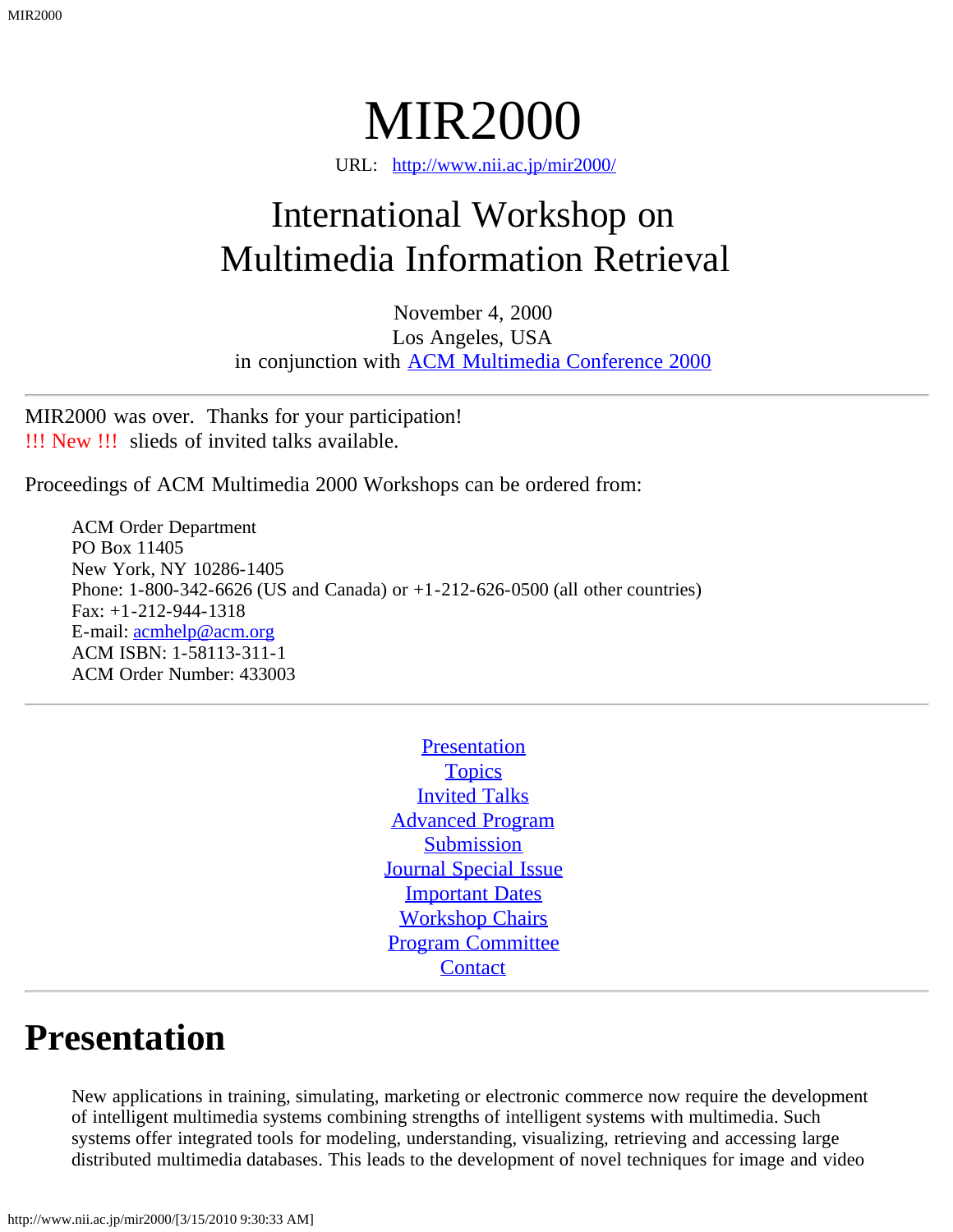analysis, similarity retrieval or intelligent query management.

Following the success of [the First International Workshop on Multimedia Intelligent Storage and Retrieval](http://www.info.uqam.ca/~misrm/) [Management \(MISRM\)](http://www.info.uqam.ca/~misrm/) held in conjunction with [ACM 1999 Multimedia Conference,](http://www.acm.org/sigs/sigmm/MM99/) we are organizing a second edition of this workshop with a focus on multimedia information retrieval.

The purpose of the International Workshop on Multimedia Information Retrieval (MIR) is to bring together researchers, developers and practitioners from academia and industry. The workshop will serve as a forum for discussion, presentation, and exploration of techniques, approaches and experiences in the field of multimedia information retrieval.

#### <span id="page-1-0"></span>**Topics**

Topics of interest include, but are not limited to:

- Multimedia data modeling
- Multimedia visualization
- Intelligent agents for multimedia indexing and retrieval
- Multimedia indexing
- Query languages for multimedia retrieval
- Multimedia and media mining
- Image and video database systems
- Metadata for multimedia retrieval
- Tools and standards
- Video analyzing and indexing
- Image similarity retrieval
- Data quality for intelligent retrieval

## <span id="page-1-1"></span>**Invited Speakers**

**Prof. Ramesh Jain (UCSD, Praja Inc., USA) Prof. Yasuo Ariki (Ryukoku University, Japan)**

## <span id="page-1-2"></span>**Advanced Program**

8:30 am - 9:50 am Image Retrieval

Using Hilbert Curve in Image Storing and Retrieving Zhexuan Song and Nick Roussopoulos, University of Maryland, USA

On "Shapes" of Colors for Content-Based Image Retrieval Renato O. Stehling, Mario A. Nascimento, and Alexandre X. Falcão UNICAMP, Brazil; University of Alberta, Canada

Learning Image Similarities and Categories from Content Analysis and Relevance Feedback Zijun Yang and C.-C. Jay Kuo, University of Southern California, USA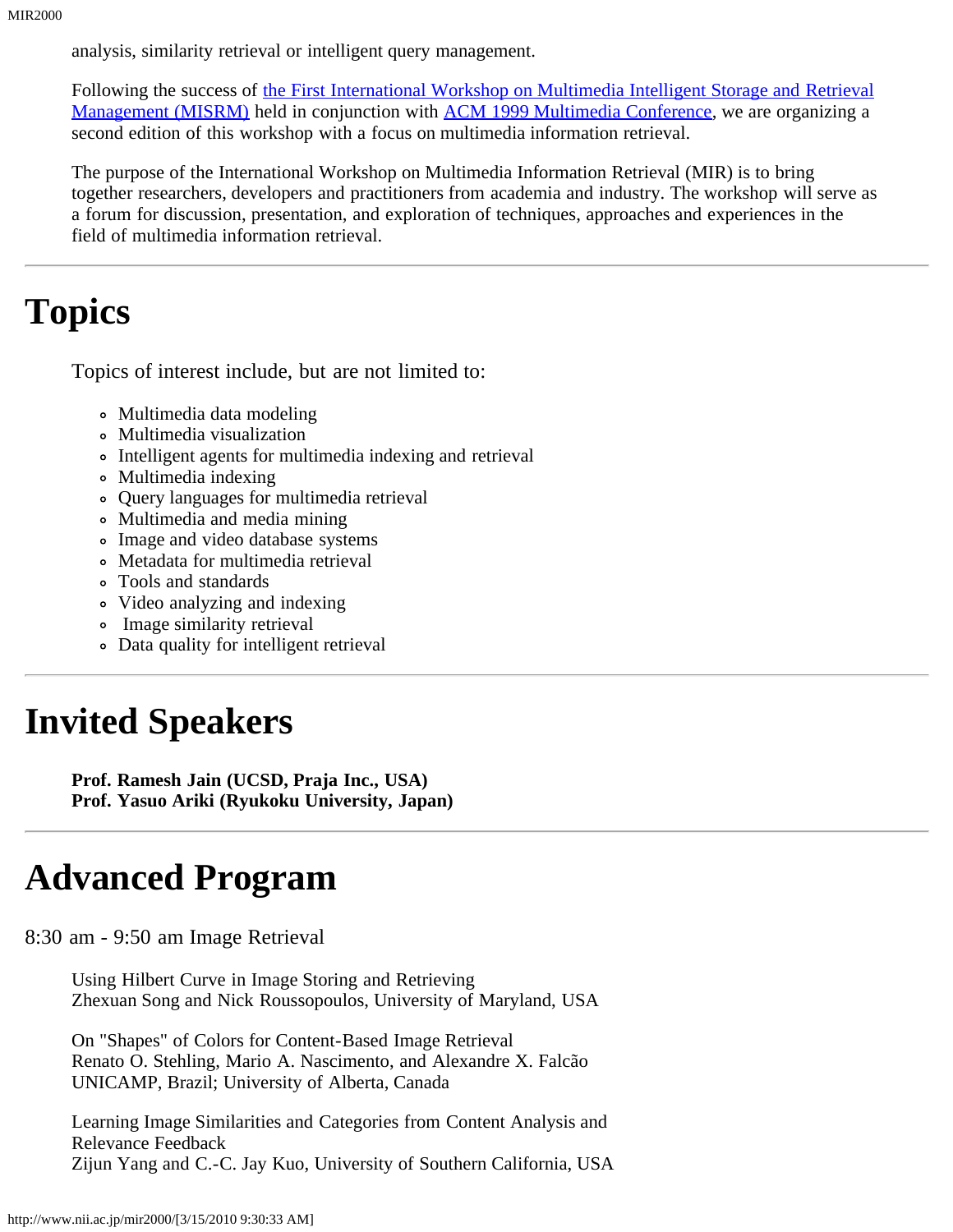Advanced Feature Extraction for Keyblock-Based Image Retrieval Lei Zhu, Aibing Rao, and Aidong Zhang, SUNY Buffalo, USA

9:50 am - 10:00 am Coffee Break

10:00 am - 11:00 am Invited Talk

Contextual Search and Inference in Multimedia Environment ([slides\)](http://www.nii.ac.jp/mir2000/MIR_2000_Jain.ps.gz) Ramesh Jain, Praja, USA

11:10 am - 12:30 pm Video Content Description

Omni-Face Detection for Video/Image Content Description Gang Wei and Ishwar K. Sethi Oakland University, USA; Wayne State University, USA

Video Summarization Based on the Psychological Content in the Track Structure Tsuyoshi Moriyama and Masao Sakauchi, University of Tokyo, Japan

Scene Identification in News Video by Character Region Segmentation Ichiro Ide, Reiko Hamada, Shuichi Sakai, and Hidehiko Tanaka National Institute of Informatics, Japan; University of Tokyo, Japan

Detection of Text Captions in Compressed Domain Video Yi Zhang and Tat-Seng Chua, National University of Singapore, Singapore

12:30 pm - 1:30 pm Lunch Break

1:30 pm - 2:50 pm Video Retrieval

Linking Live and Replay Scenes in Broadcasted Sports Video Noboru Babaguchi, Yoshihiko Kawai, Yukinobu Yasugi, and Tadahiro Kitahashi Osaka University, Japan

Spatio-Temporal Representation and Retrieval Using Moving Objects' **Trajectories** Choon-Bo Shim and Jae-Woo Chang, Chonbuk National University, Korea

Rule-Based Video Classification System for Basketball Video Indexing Wensheng Zhou, Asha Vellaikal, and C.-C. Jay Kuo HRL Laboratories, USA; University of Southern California, USA

A New Content-Based Shot Retrieval Approach: Key-Frame Extraction Based Nearest Feature Line (NFL) Classification Li Zhao, Wei Qi, Stan Z. Li, Shi-Qiang Yang, and H.J. Zhang Microsoft Research China, China; Tsinghua University, China

2:50 pm - 3:00 pm Coffee Break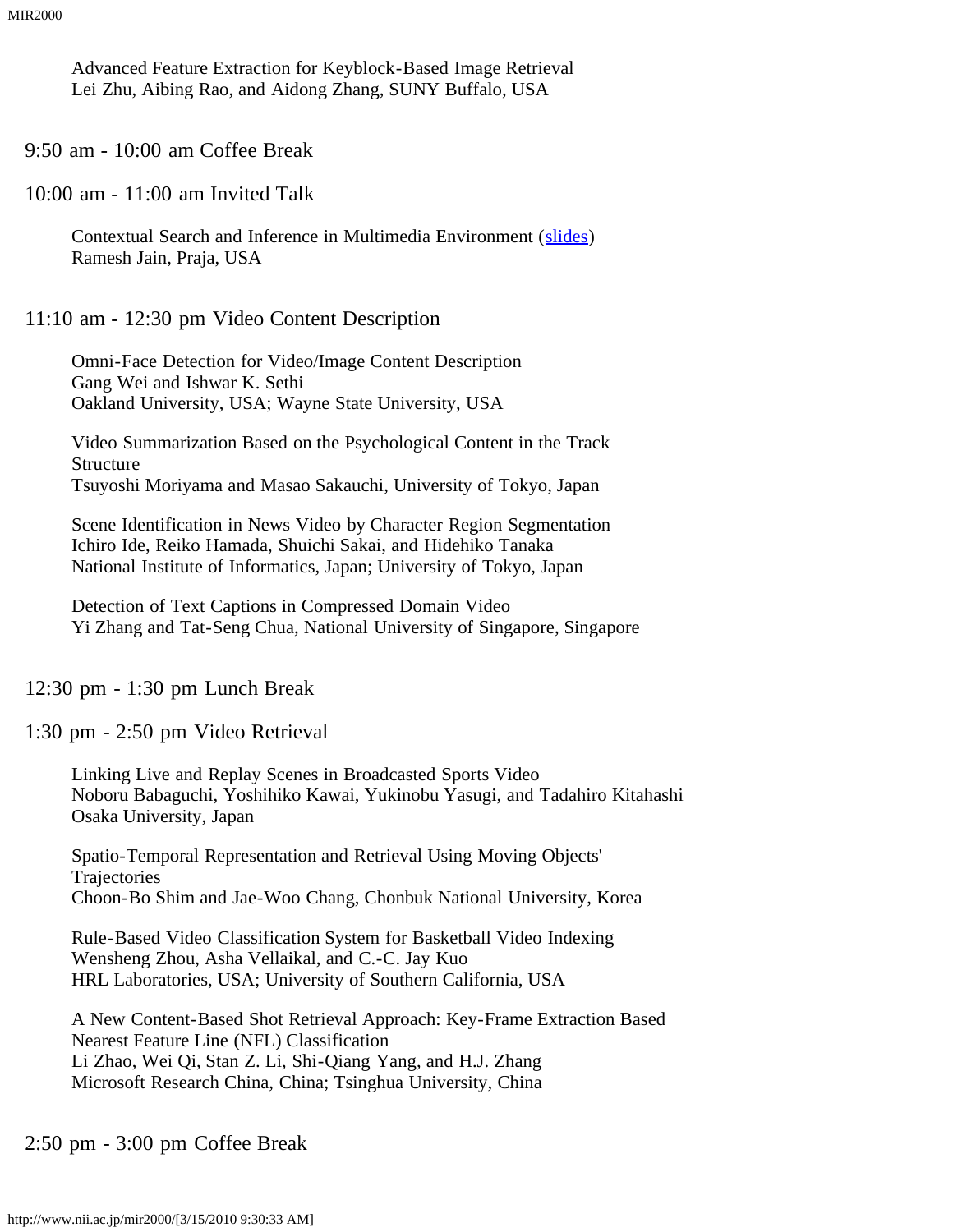3:00 pm - 4:00 pm Invited Talk

Organization and Retrieval of Continuous Media Yasuo Ariki, Ryukoku University, Japan

4:10 pm - 5:30 pm Miscellaneous

Effective Access to Large Audiovisual Assets Based on User Preferences S. Ioannou, G. Moschovitis, K. Ntalianis, K. Karpouzis, and S. Kollias National Technical University of Athens, Greece

Document Image Retrieval without OCRing Using a Video Scanning System Ercan E. Kuruoglu and Vern T. Tan INRIA - Sophia Antipolis, France; Trinity College, UK

Associating Cooking Video with Related Textbook Reiko Hamada, Ichiro Ide, Shuichi Sakai, and Hidehiko Tanaka University of Tokyo, Japan; National Institute of Informatics, Japan

Similarity-Based Retrieval of Temporal Documents Prakash Yamuna and K. Selçuk Candan, Arizona State University, USA

#### <span id="page-3-0"></span>**Submission**

The program committee solicits condensed research papers describing new results or original ideas related to the workshop topics. Papers should be in English and should not exceed 10 double spaced pages. The cover page should include the title, name and affiliation of the author(s), contact, address, email, fax and telephone. Proceedings of the ACM MM 2000 workshops will be published by the ACM Press. The limit of the final paper size is 4 pages (+ up to 2 extra pages at \$100 per page.) and must follow the ACM technical paper submission format. We will need necessary copyright clearance for all the papers for both printed and electronic version of the proceedings.

Papers should be sent electronically (postscript or PDF) not later than June 19th 2000 to the following address: [mir@nii.ac.jp](mailto:mir@nii.ac.jp)

## <span id="page-3-1"></span>**Journal Special Issue**

Selected submissions will be recommended for possible publication in the special issue of Elsevier "Information Systems" journal.

#### <span id="page-3-2"></span>**Important Dates**

Deadline for submission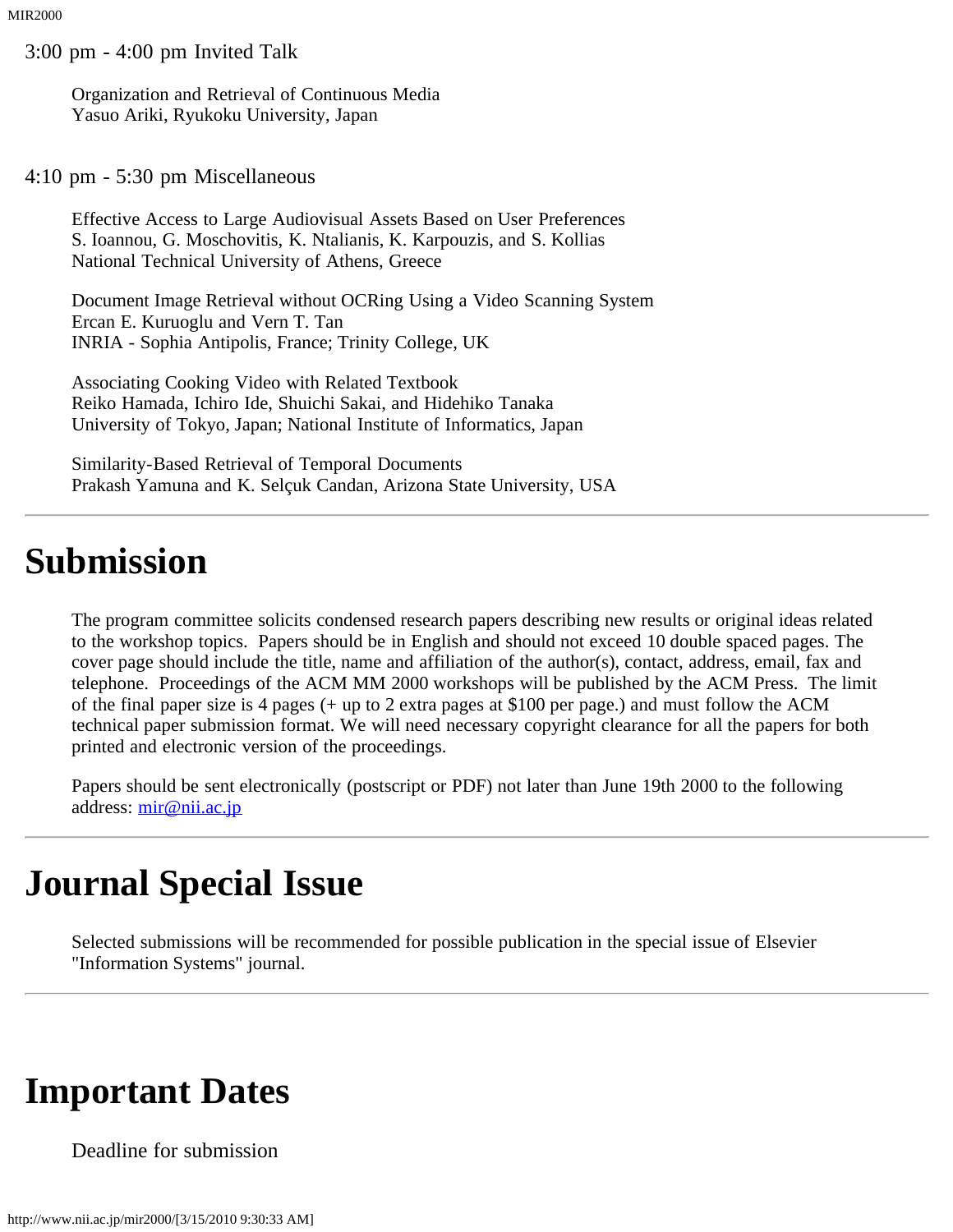June 19th Notification of acceptance/rejection July 7th Final version of papers are due on July 25th Workshop November 4, 2000

#### <span id="page-4-0"></span>**Workshop Chairs**

Prof. Brigitte Kerhervé UQAM, Canada [kerherve.brigitte@uqam.ca](mailto:kerherve.brigitte@uqam.ca) <http://www.info.uqam.ca/~kerherve>

Prof. Vincent Oria Department of Computer and Information Science NJIT, USA [oria@cis.njit.edu](mailto:oria@cis.njit.edu) <http://www.cis.njit.edu/~oria>

Prof. Shin'ichi Satoh National Institute of Informatics [satoh@nii.ac.jp](mailto:satoh@nii.ac.jp) <http://research.nii.ac.jp/~satoh>

## <span id="page-4-1"></span>**Program Committee Members**

Sibel Adali, Rensselaer Polytechnic Institute, USA Frederic Andres, National Institute of Informatics, Japan Yasuo Ariki, Ryukoku University, Japan Noboru Babaguchi, Osaka University, Japan Selçuk Candan, Arizona State University, USA Michael Christel, CMU, USA Peter Fankhauser, GMD-IPSI, Germany Pascal Faudemay, LIP6/UPMC, France Silvia Hollfelder, GMD-IPSI, Germany Ibrahim Kamel, Panasonic Technologies Inc., USA Norio Katayama, National Institute of Informatics, Japan Brigitte Kerhervé, UQAM, Canada Wolfgang Klas, University of Ulm, Germany Olivier Monga, INRIA, France Nourredine Mouaddib, IRIN, France Chahab Nastar, LookThatUp.com, France Yuichi Nakamura, University of Tsukuba, Japan Raymond Ng, University of British Columbia, Canada Vincent Oria, New Jersey Institute of Technology, USA M. Tamer Ozsu, University of Waterloo, Canada